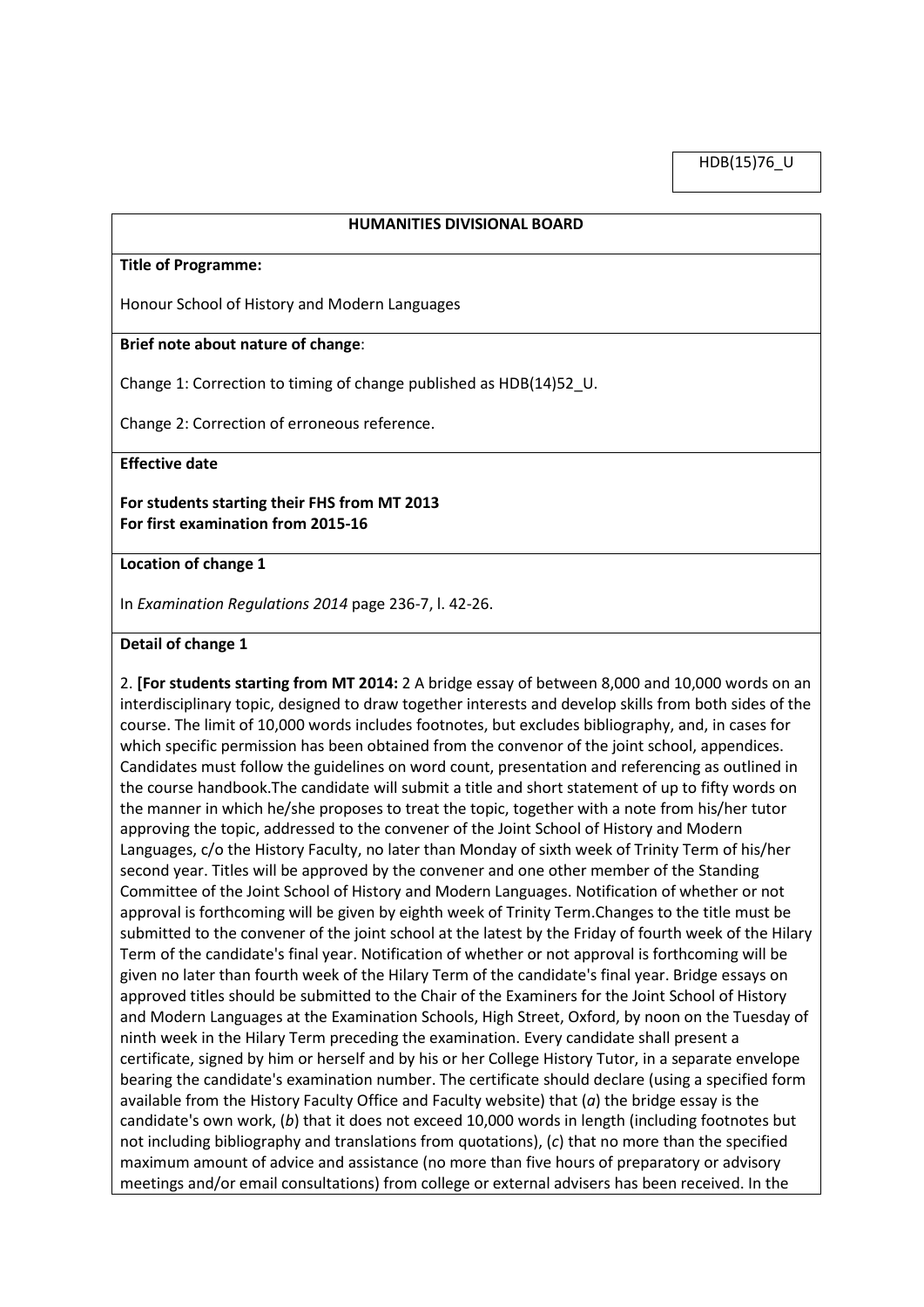rare cases when a candidate is dispensed from the requirement to spend a year abroad after their second year, that candidate shall not be required to submit their Bridge Essay until noon on Friday of noughth week of the Trinity Term preceding the examination. Any changes in title for such candidates should be submitted to the convenor of the joint school by the fourth week of Hilary Term of the final year. Notification of whether approval is forthcoming will be given no later than sixth week of Hilary Term of the final year.A first draft of the bridge essay may be read and commented on, but not corrected in matters of detail and presentation, by the bridge essay advisers.**]**

**[For students starting before MT 2014:** A bridge essay of 7,500 words on an interdisciplinary topic, designed to draw together interests and develop skills from both sides of the course. The limit of 7,500 words includes footnotes, but excludes bibliography, and, in cases for which specific permission has been obtained from the convenor of the joint school, appendices. Candidates must follow the guidelines on word count, presentation and referencing as outlined in the course handbook. The candidate will submit a title and short statement of up to fifty words on the manner in which he/she proposes to treat the topic, together with a note from his/her tutor approving the topic, addressed to the convener of the Joint School of History and Modern Languages, c/o the History Faculty, no later than Monday of sixth week of Trinity Term of his/her second year. Titles will be approved by the convener and one other member of the Standing Committee of the Joint School of History and Modern Languages. Notification of whether or not approval is forthcoming will be given by eighth week of Trinity Term. Changes to the title must be submitted to the convener of the joint school at the latest by the Friday of second week of the Michaelmas Term of the candidate's final year. Notification of whether or not approval is forthcoming will be given no later than fourth week of the Michaelmas Term of the candidate's final year. Bridge essays on approved titles should be submitted to the Chair of the Examiners for the Joint School of History and Modern Languages at the Examination Schools, High Street, Oxford, by noon on the Friday of noughth week in the Hilary Term preceding the examination. Every candidate shall present a certificate, signed by him or herself and by his or her College History Tutor, in a separate envelope bearing the candidate's examination number. The certificate should declare (using a specified form available from the History Faculty Office and Faculty website) that (*a*) the bridge essay is the candidate's own work, (*b*) that it does not exceed 7,500 words in length (including footnotes but not including bibliography and translations from quotations), (*c*) that no more than the specified maximum amount of advice and assistance (no more than three hours of preparatory or advisory meetings and/or email consultations) from college or external advisers has been received. In the rare cases when a candidate is dispensed from the requirement to spend a year abroad after their second year, that candidate shall not be required to submit their Bridge Essay until noon on Friday of eighth week of the Hilary Term preceding the examination. Any changes in title for such candidates should be submitted to the convenor of the joint school by the second week of Hilary Term of the final year. Notification of whether approval is forthcoming will be given no later than sixth week of Hilary Term of the final year. A first draft of the bridge essay may be read and commented on, but not corrected in matters of detail and presentation, by the bridge essay adviser.**]**

# **Location of change 2**

In *Examination Regulations 2014* page 237, l. 45

### **Detail of change 2**

Delete 'Cl. 4', substitute 'Cl. 5'